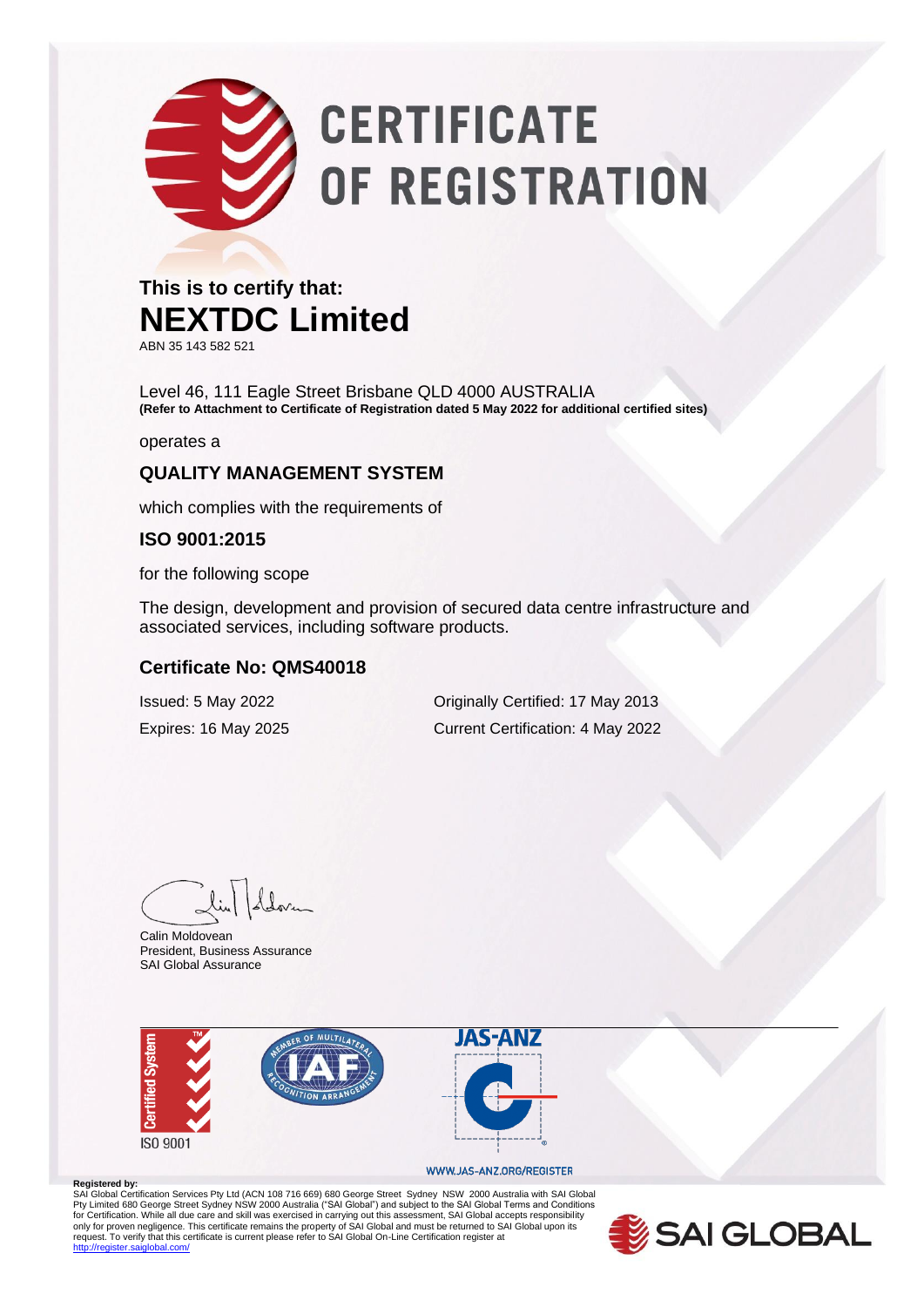

These sites are registered under certificate No: QMS40018 issued on 5 May 2022.

### **NEXTDC Limited**

19 Battye Street Bruce ACT 2617 AUSTRALIA 6 - 8 Giffnock Avenue Macquarie Park NSW 2113 AUSTRALIA 4 Eden Park Drive Macquarie Park NSW 2113 AUSTRALIA 20 Wharf Street Brisbane QLD 4001 AUSTRALIA 454 St Pauls Terrace Fortitude Valley QLD 4006 AUSTRALIA 826 Lorimer Street Port Melbourne VIC 3207 AUSTRALIA 75 Sharps Road Tullamarine VIC 3043 AUSTRALIA 101 Malaga Drive Malaga WA 6944 AUSTRALIA 12 Newcastle Street Perth WA 6000 AUSTRALIA

These registrations are dependent on NEXTDC Limited maintaining their scope of registration to ISO 9001:2015.

**Registered by:**<br>SAI Global Certification Services Pty Ltd (ACN 108 716 669) 680 George Street Sydney NSW 2000 Australia with SAI Global<br>Pty Limited 680 George Street Sydney NSW 2000 Australia ("SAI Global") and subject for Certification. While all due care and skill was exercised in carrying out this assessment, SAI Global accepts responsibility<br>only for proven negligence. This certificate remains the property of SAI Global and must be r

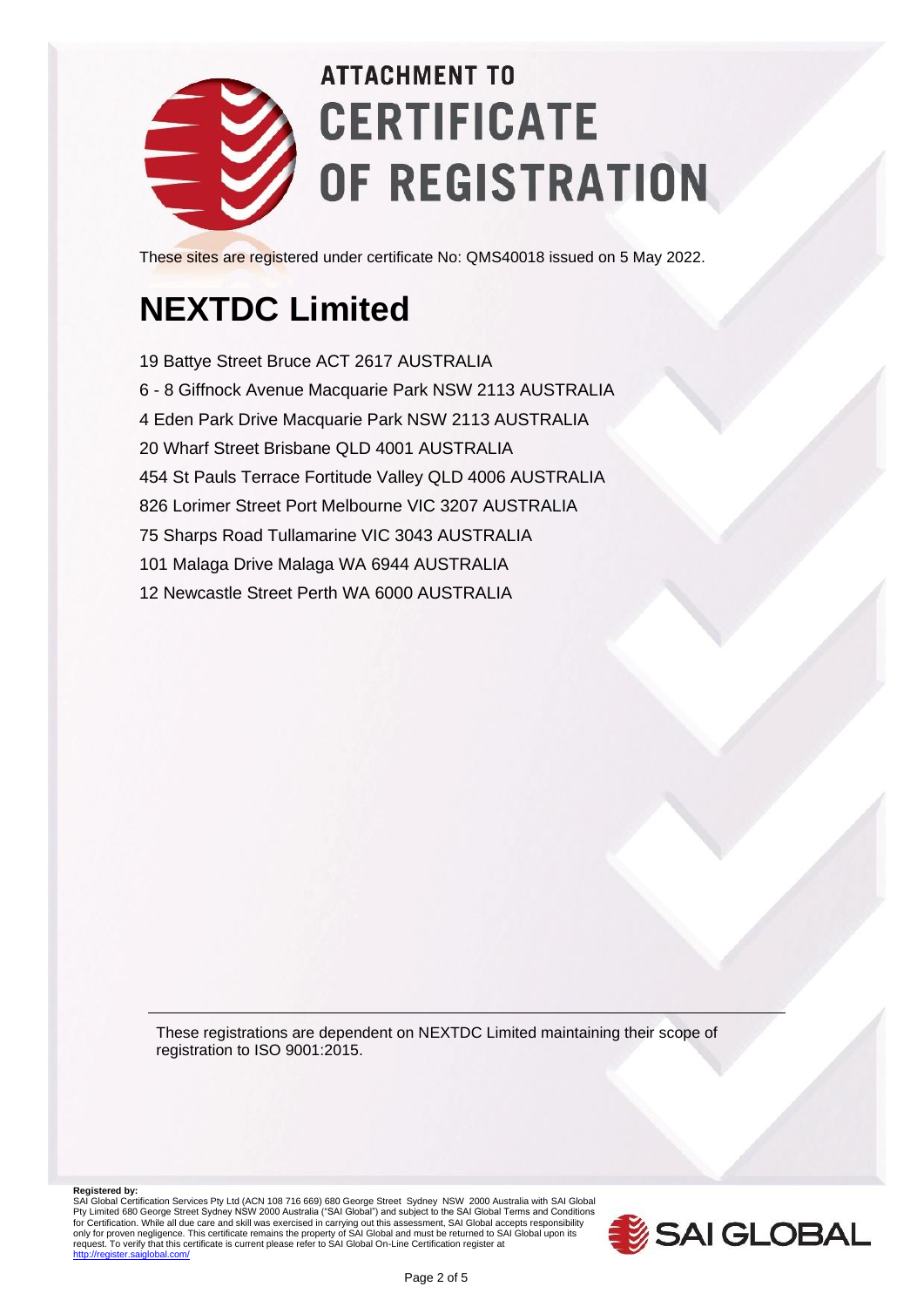

These sites are registered under certificate No: QMS40018 issued on 5 May 2022.

### **NEXTDC Limited**

| <b>SAI Site Cert no.</b> | <b>Certified Site Details</b>                                                                                                                                            | <b>Effective Date</b> |
|--------------------------|--------------------------------------------------------------------------------------------------------------------------------------------------------------------------|-----------------------|
| C-119788                 | 19 Battye Street Bruce ACT 2617 AUSTRALIA                                                                                                                                | 4 May 2022            |
|                          | Site Scope:<br>Operation and maintenance of data centres and provision<br>of secured data centre infrastructure and associated<br>services, including software products. |                       |
| C-372132                 | 6 - 8 Giffnock Avenue Macquarie Park NSW 2113<br><b>AUSTRALIA</b>                                                                                                        | 4 May 2022            |
|                          | Site Scope:<br>Operation and maintenance of data centres and provision<br>of secured data centre infrastructure and associated<br>services, including software products. |                       |
| C-141289                 | 4 Eden Park Drive Macquarie Park NSW 2113<br><b>AUSTRALIA</b>                                                                                                            | 4 May 2022            |
|                          | Site Scope:<br>Operation and maintenance of data centres and provision<br>of secured data centre infrastructure and associated<br>services, including software products. |                       |
| C-786291                 | Level 46, 111 Eagle Street Brisbane QLD 4000<br><b>AUSTRALIA</b>                                                                                                         | 4 May 2022            |
|                          | Site Scope:<br>Design and development of data centres.                                                                                                                   |                       |

These registrations are dependent on NEXTDC Limited maintaining their scope of registration to ISO 9001:2015.

Registered by:<br>SAI Global Certification Services Pty Ltd (ACN 108 716 669) 680 George Street Sydney NSW 2000 Australia with SAI Global<br>Pty Limited 680 George Street Sydney NSW 2000 Australia ("SAI Global") and subject to t

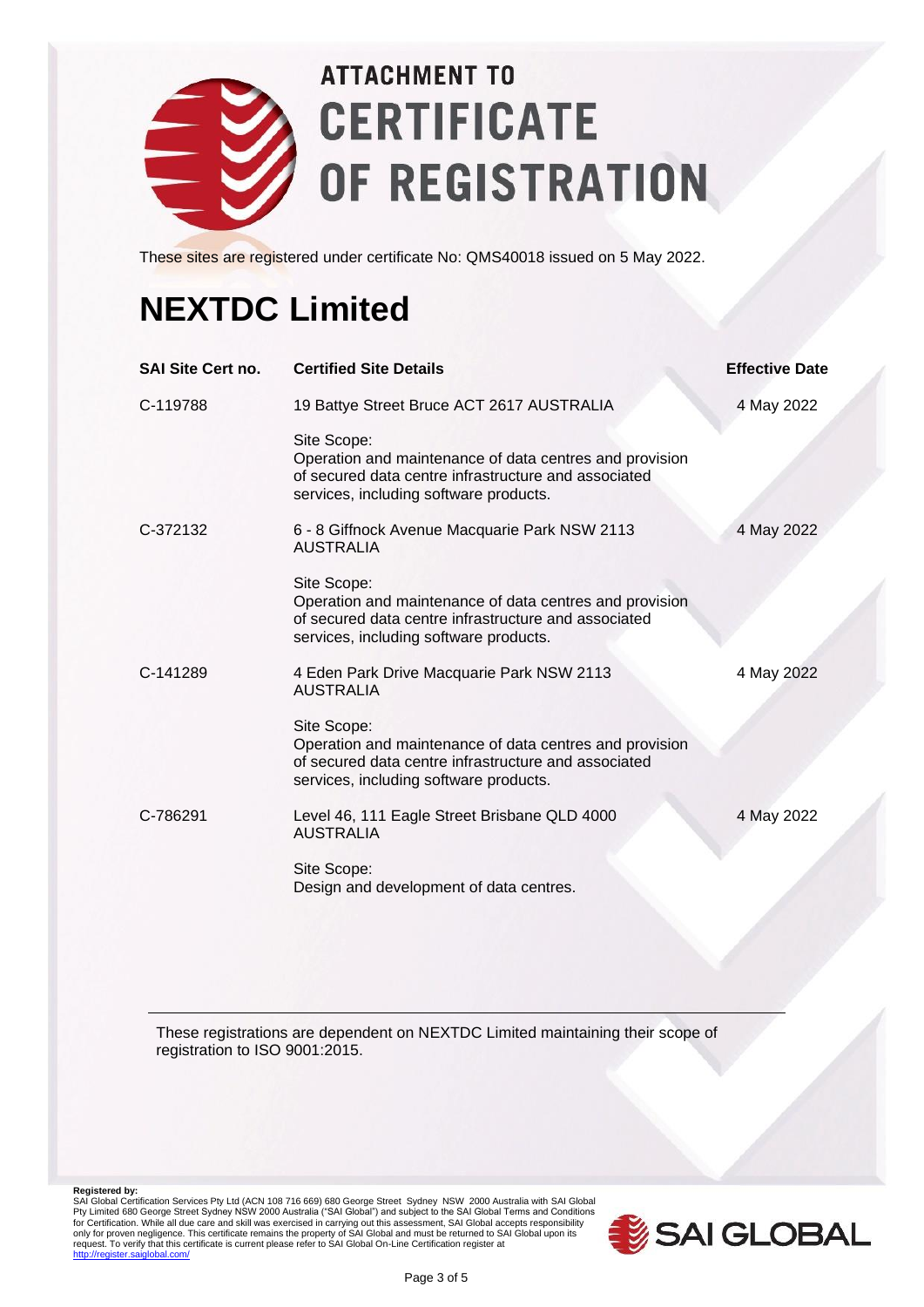

These sites are registered under certificate No: QMS40018 issued on 5 May 2022.

### **NEXTDC Limited**

| C-119786 | 20 Wharf Street Brisbane QLD 4001 AUSTRALIA                                                                                                                              | 4 May 2022 |
|----------|--------------------------------------------------------------------------------------------------------------------------------------------------------------------------|------------|
|          | Site Scope:<br>Operation and maintenance of data centres and provision<br>of secured data centre infrastructure and associated<br>services, including software products. |            |
| C-372130 | 454 St Pauls Terrace Fortitude Valley QLD 4006<br>AUSTRALIA                                                                                                              | 4 May 2022 |
|          | Site Scope:<br>Operation and maintenance of data centres and provision<br>of secured data centre infrastructure and associated<br>services, including software products. |            |
| C-119787 | 826 Lorimer Street Port Melbourne VIC 3207<br><b>AUSTRALIA</b>                                                                                                           | 4 May 2022 |
|          | Site Scope:<br>Operation and maintenance of data centres and provision<br>of secured data centre infrastructure and associated<br>services, including software products. |            |
| C-372128 | 75 Sharps Road Tullamarine VIC 3043 AUSTRALIA                                                                                                                            | 4 May 2022 |
|          | Site Scope:<br>Operation and maintenance of data centres and provision<br>of secured data centre infrastructure and associated<br>services, including software products. |            |

These registrations are dependent on NEXTDC Limited maintaining their scope of registration to ISO 9001:2015.

Registered by:<br>SAI Global Certification Services Pty Ltd (ACN 108 716 669) 680 George Street Sydney NSW 2000 Australia with SAI Global<br>Pty Limited 680 George Street Sydney NSW 2000 Australia ("SAI Global") and subject to t